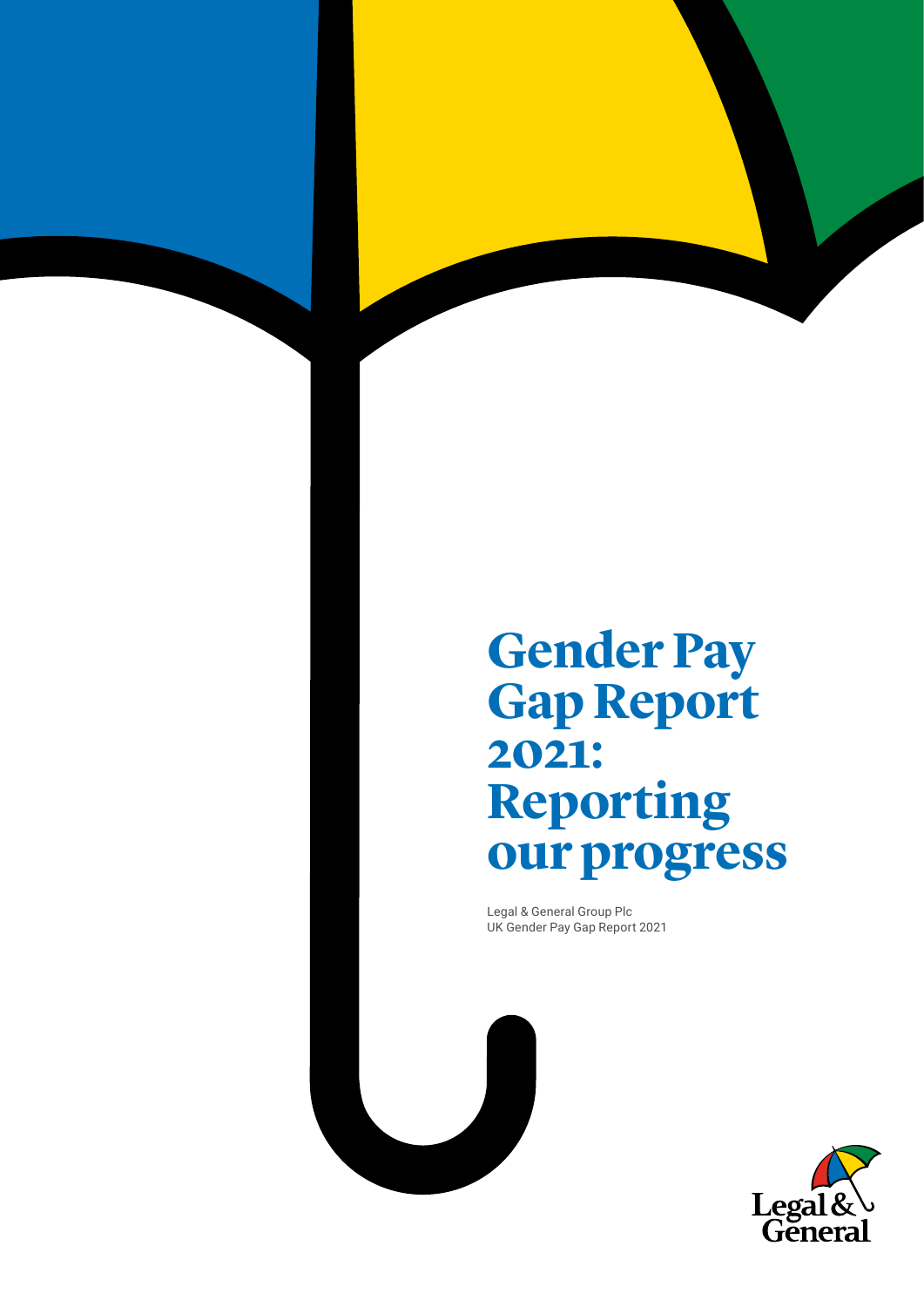## **Setting the scene**

In 2021, we have once again seen a continued, progressive narrowing of our pay gap, from 26.6% to 24.1%. This progress reflects the focus we have applied over the past year to creating a more diverse workforce and a more inclusive workplace where everyone can succeed.

In this report, we share our latest gender pay gap data and update stakeholders on the steps we're taking to narrow the gap further. Monitoring and reporting the gap over five years has helped us understand its causes and take actions, in the context of our broader diversity and inclusion strategy, to close it.

We know that society's gender pay gap is driven by factors including unequal access to higher-paying roles. At Legal & General, this manifests in the fact that we have more men than women in senior and higher-paying roles, whereas those areas where women are more numerous are typically lower-paid. This 'inherited pay gap' is socially endemic and not specific to Legal & General, but we recognise that we are part of a system that has allowed the gap to become entrenched and will perpetuate it if we don't take corrective action.

As an employer spanning several industries, as well as a major global investor, it's imperative we do this by focusing closely on the areas where we can take meaningful action. We consider that one of the most effective tools at our disposal is creating the conditions in which women can access senior opportunities on the same basis as men; become better represented in those roles and professions which are traditionally more male-oriented; and stay with us, developing their careers and growing in seniority as they do so.

This report sets out what we have done towards this goal in 2021. We present the pay gap data in detail, comment on the actions we have taken and discuss various potential headwinds we have identified which could impede further progress.

While we welcome the scrutiny associated with pay gap reporting, we acknowledge that the current methodology only tells one part of the story about how we pay our people.

More importantly, statutory gender pay gap reporting is only one way of understanding the experience of the people who work for an organisation. Our vision is to build a diverse workforce in an inclusive workplace, characterised by difference, which helps us to understand and serve diverse customer groups better; innovate more effectively; and manage risks better. It is this vision which underpins our commitment to addressing all forms of inequality and exclusion in our business.

#### **In this report, we:**

- present our gender pay gap for 2021
- contextualise the gender pay gap with our ambition to create a diverse workforce and an inclusive workplace
- review our progress on closing the gap during 2021 and how we report it across our business
- identify action areas and potential obstacles to our progress
- publish detailed gender pay gap data.

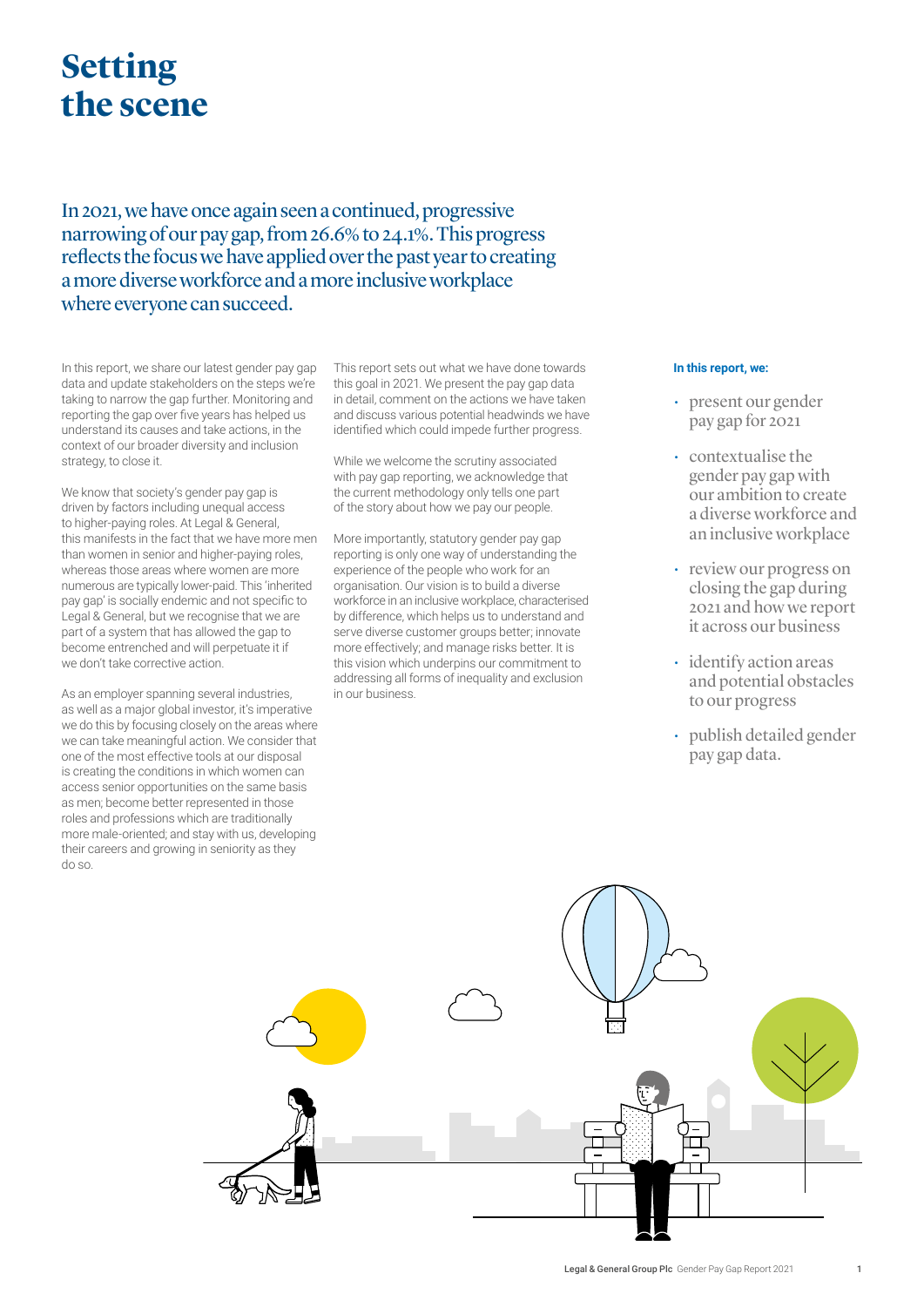## **The gender pay gap: the Legal & General story**

In 2021, our aggregate median pay gap narrowed, from 26.6% to 24.1%. This movement was driven by a narrowing by 1.9 percentage points in our aggregated retail, retirement, capital and corporate businesses; by 2.3 percentage points in our investment management business; and by 4.4 percentage points in CALA Homes, our largest housebuilding business. More detail can be found on pages 6 to 9 about gaps by reportable entity.

The continued, progressive narrowing of our pay gap is an indicator that the steps we have taken to improve the diversity and inclusiveness of our company are bearing fruit. The narrowing is driven by a range of factors, including our efforts to increase female representation in senior roles and the fact that pay increases in 2021 (and previous years) have been targeted towards those in more junior grades, the majority of whom are female.

Our median bonus gap has widened by 1.5 percentage points, although it is narrower than that reported in 2019. This was caused by a larger-than-average number of zero bonuses being paid in our housebuilding businesses (due to pandemic-led inactivity) which are not counted in the reporting methodology, which has in turn distorted the picture of where our 'median' bonus sits in the context of the organisation

The unusual labour market conditions of the past two years are likely to continue as economies and companies adjust to the realities of a post-Covid world. As we hire, retain and develop our people, we will do so with a purposeful focus on improving representation.

#### **What we report: median and mean gaps**

Although we are required to report both median and mean pay gaps, we consider the median gap to be a more useful indicator of the overall pay situation at Legal & General, although we are pleased to see a narrowing of our mean gap in 2021. The mean is more likely to be influenced by outlying pay figures for a small number of individuals, whereas the median ranks individuals from lowest to highest-paid, giving a more representative picture of our employees' pay profile.

#### **What we report: our structure**

The headline pay gap figures reported here represent the position across our UK operation, aggregating all our reportable entities along with a small number of employees of entities which are too small to report in their own right.

Our operating entities are:

- Legal & General Resources Ltd, which consists of our retail, capital investment and retirement businesses as well as our corporate functions
- Legal & General Investment Management Holdings (LGIM(H)), which comprises our investment management business
- CALA, a wholly-owned subsidiary housebuilding business
- Legal & General Homes, the employing entity for parts of our housebuilding business.

For the first time, the Legal & General report not only includes data for CALA as part of our aggregated view, it also reports CALA data in full. In previous years, a separate report has been produced for that entity.





The data shown in this graphic are those published in Gender Pay Gap Reports for each year and include the effects of acquisitions, disposals and other structural changes in the period.

#### **Our median gender pay gap since 2017** %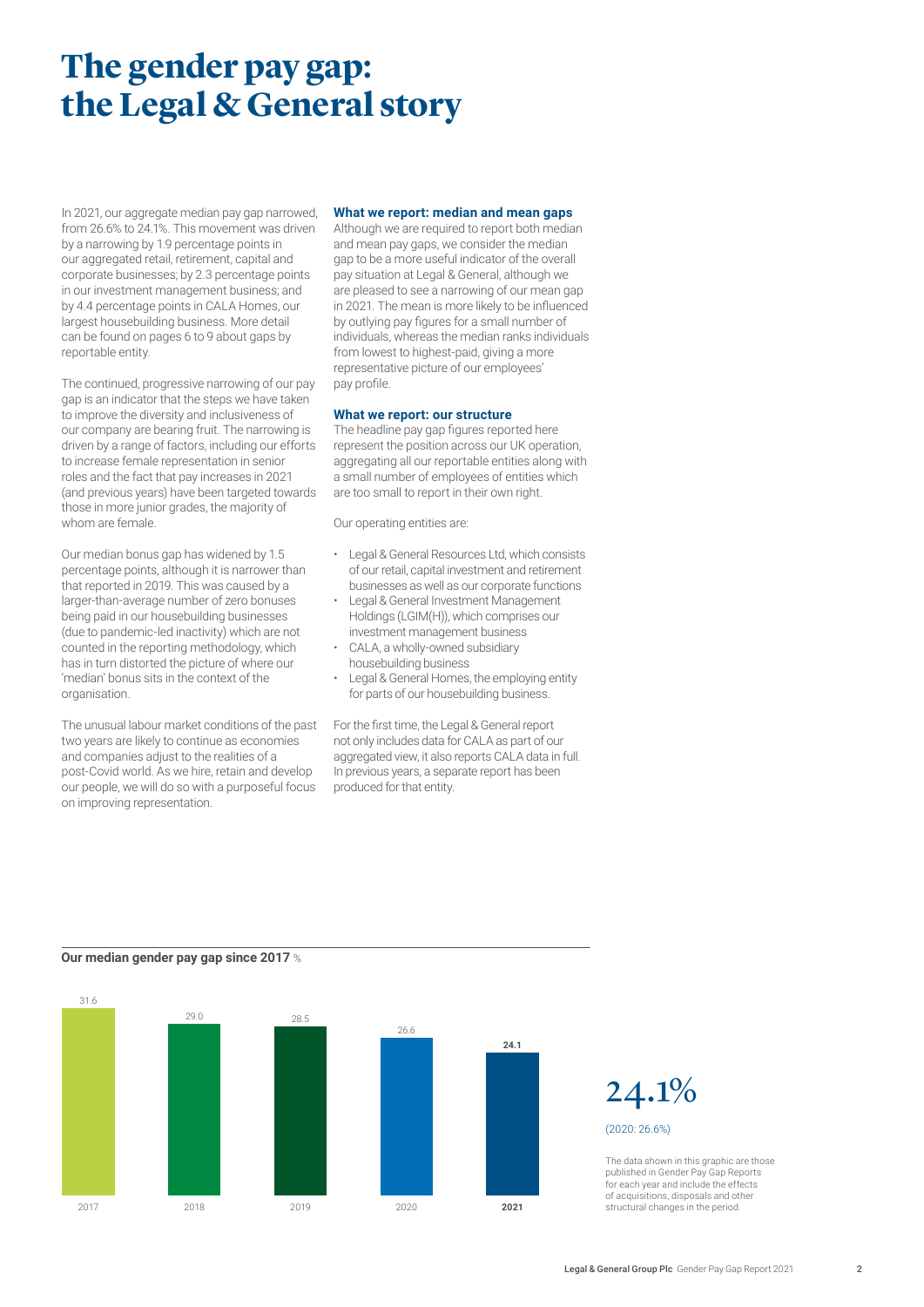## **Taking action to close the gap**

We have identified two major action areas where we believe we can accelerate the progressive narrowing of our gender pay gap. Our internal strategic workforce planning activities, along with the insights of our external advisors and academic research, have informed our decision to focus on these.

#### **Action area 1**

#### **Recruit from a wider talent pool**

We recognise that to bring about lasting change in the medium to long term, we need to recruit in a way that improves female representation, especially at senior levels of the organisation. As signatories of the Women in Finance Charter, we have committed publicly to improving representation.

To support us in widening opportunities at our company, we have:

- introduced anonymised CVs at the long-listing stage, reducing the potential for unconscious bias in hiring decisions by managers and recruitment teams
- undertaken an independent review into our recruitment practices, which gave us actionable insights into our processes and the ways in which we advertise roles
- introduced software in CALA, our housebuilding business, to help eliminate linguistic bias in job adverts; an applicant tracking system designed to remove bias from the recruitment and selection process; and the use of balanced selection panels.

We are aware of the impact that a genderbalanced Board and senior leadership team can have on the way a business is run and the tone that it sets. The appointments of Nilufer von Bismarck and Laura Wade-Gery as non-executive directors in 2021 – 2022 increased our female representation at Board level to 33% as of March 2022.

We continue to focus on developing pipelines of talent and in engaging with people at the start of their careers. In 2021 we invested a further £100,000 in FastFutures, a digital skills programme in which Legal & General was a founding partner and which has a specific remit to increase representation of women and minority groups in corporate careers. In our housebuilding business, we continue to build outreach programmes with local schools, universities and other recruitment partners, driving greater female participation in careers in construction.

#### **Action area 2**

#### **Retain female talent and invest in our employer brand**

By positioning ours as a company where people of all genders can build lasting, successful careers and providing the conditions by which this becomes a reality, we better position ourselves to continue with the progressive narrowing of the pay gap.

We continue to offer flexibility in the ways in which we work, and will continue with blended home and office working, where operationally possible, for the foreseeable future. At the end of 2021, 30% of our people were on 'agile' contracts specifying this pattern.

Retaining and investing in talent of all kinds begins with engaging people early in their careers. In 2021 we launched a new mentoring scheme across our core UK businesses, with plans to implement a similar programme in CALA. A 'reverse mentoring' module has paired senior leaders with junior team members to help develop leaders' understanding of the challenges that their junior colleagues face.

Finally, during 2021, we took steps to develop our employer brand with an aim to driving inclusivity. The development of a new technology and digital recruitment campaign, which is planned to go live in 2022, will allow us to reposition our brand in such a way as to appeal to hard-to-find audiences including, in the case of technology and digital roles, women. We will seek to build on this in 2022 and beyond by exploring the use of talent attraction and brand awareness campaigns underpinned by audience insight and targeted recruitment advertising. We will continue to invest in an inclusive employer brand across our core Legal & General businesses and in CALA.

#### **Ensuring that our reward approach is fair and equitable**

Over the short term, we work to ensure that we take reward decisions which drive fairness and equitable outcomes. In the past few years, and notably during the Covid-19 pandemic, we have focused pay rises towards lower-paid employees, recognising their proportionally greater exposure to price inflation.

We carry out an equal pay review annually, immediately after the annual pay review, to ensure that both men and women receive the same pay for doing comparable work. Pay is analysed across roles, by gender, to ensure that any variations are understood, addressed, and not the result of direct or indirect discrimination. Where unexplained differences in pay have arisen, they are immediately corrected. We partner with our recognised trade union, Unite, on these reviews.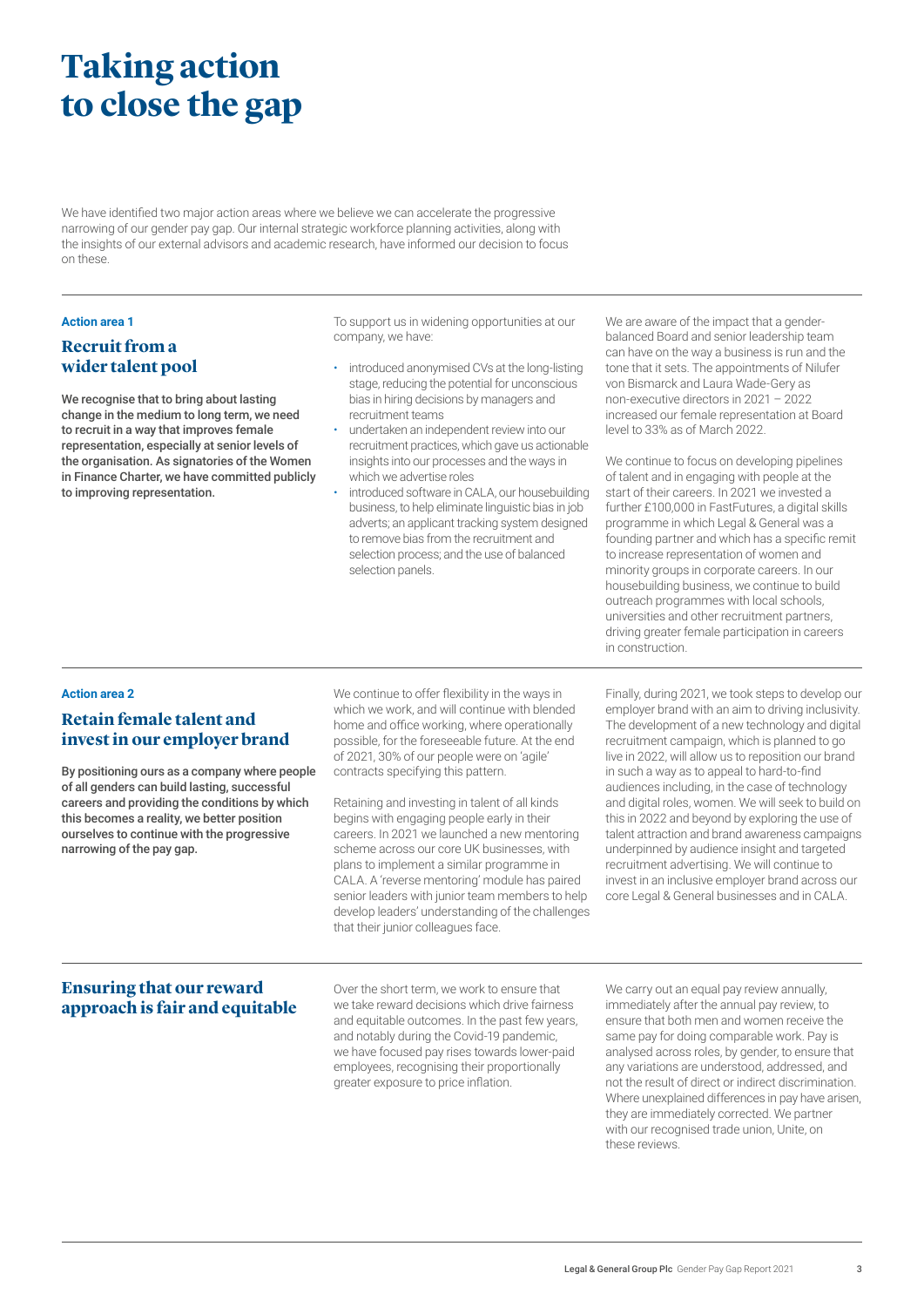## **Looking forward: avoiding obstacles to further progress**

Our aspiration is to make continued, progressive improvements towards creating a more diverse workforce and a more inclusive culture. While there are actions we can and will take to achieve this, it is also important to be aware of the conditions which could impede progress.

#### **The 'inherited' pay gap**

In the industries where we operate, and in the wider labour market, the structure of the workforce is such that, when we recruit, we are likely to 'inherit' pay gaps from other employers. This is because, across industries, men are disproportionately more likely to occupy higher-paying roles than women, and vice versa. Meanwhile, overall representation is lower in certain industries: for example, only 16% of construction industry professionals are women.

The actions we can take to mitigate against the 'inherited' pay gap are to be deliberately inclusive in our efforts to attract, develop and retain female talent, as set out in the action areas above.

#### **Unknown impacts of Covid-19 on attrition and retention**

We do not yet know the long-term effects of the pandemic on attrition from our business.

The actions we can take to reduce the risks associated with the move to a post-Covid world are set out in the action areas, above, and involve continuing to engage our employees in shaping the future of work, offering flexible working opportunities, and providing the conditions in which employees can develop and grow.

#### **Driving representation of all kinds**

Ensuring that women are well represented in our organisation, and narrowing the gender pay gap, is one aspect of our vision to create a more diverse workforce and inclusive workplace. We are also committed to improving representation of people with other protected characteristics, or more than one.

There may be occasions when decisions to improve the representation of a particular group could impact negatively on the gender pay gap.

#### **Demographic transition**

In the housebuilding sector, we face a demographic transition as older, predominantly male, workers near retirement. We have an opportunity to use this transition to redress imbalances in representation by hiring a pipeline of female talent into junior apprenticeship and graduate roles, but the unintended consequence of this would be short-term widening of the gender pay gap, while these new hires become established in, and progress through, our business.

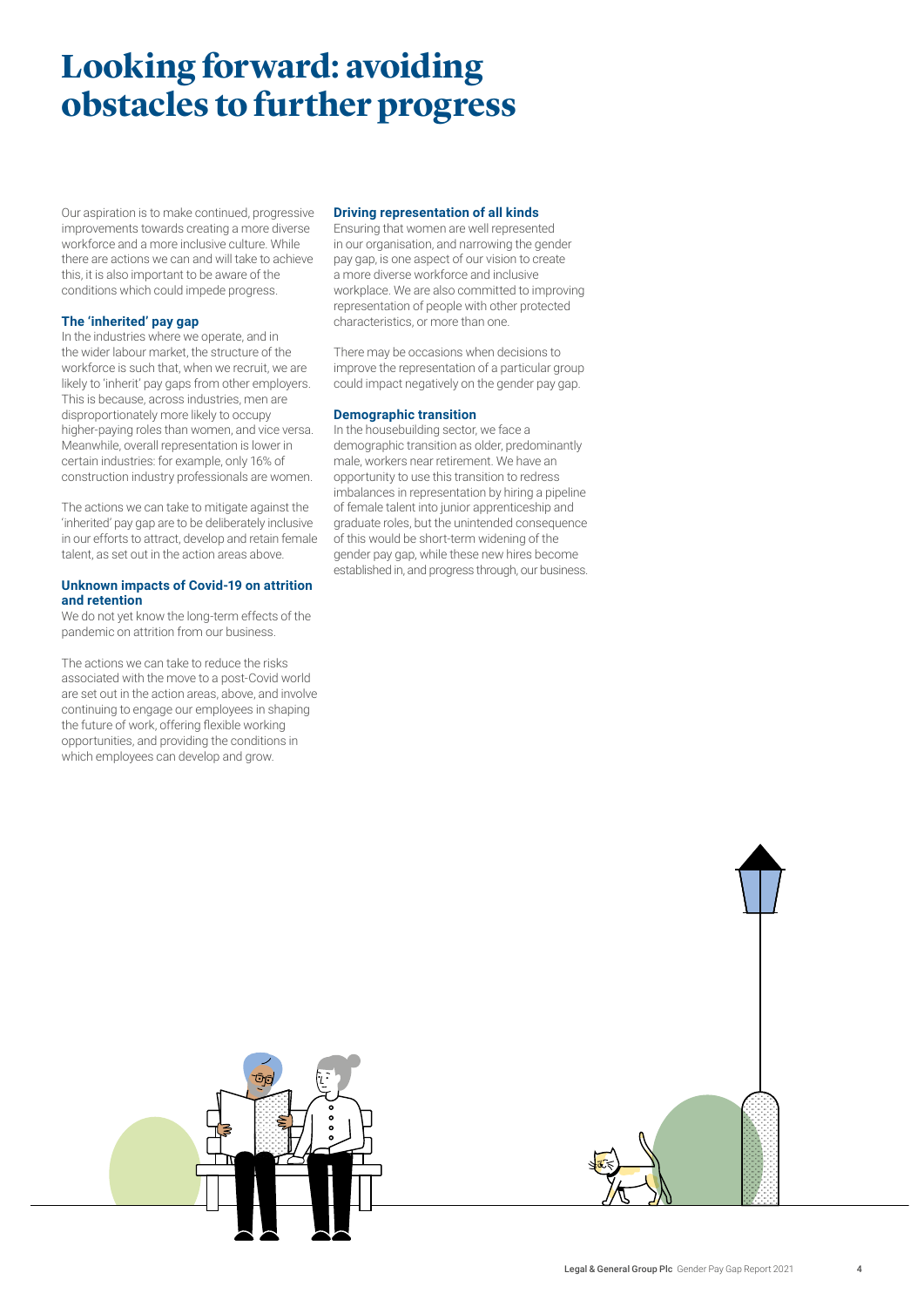## **Our data**

#### **Group data**

**Difference in mean hourly rate of pay**

26.3% (2020: 30.8%)

**Difference in median hourly rate of pay**

24.1% (2020: 26.6%)

**Difference in mean bonus pay**

53.1% (2020: 48.0%)

**Difference in median bonus pay**

42.1% (2020: 40.6%)

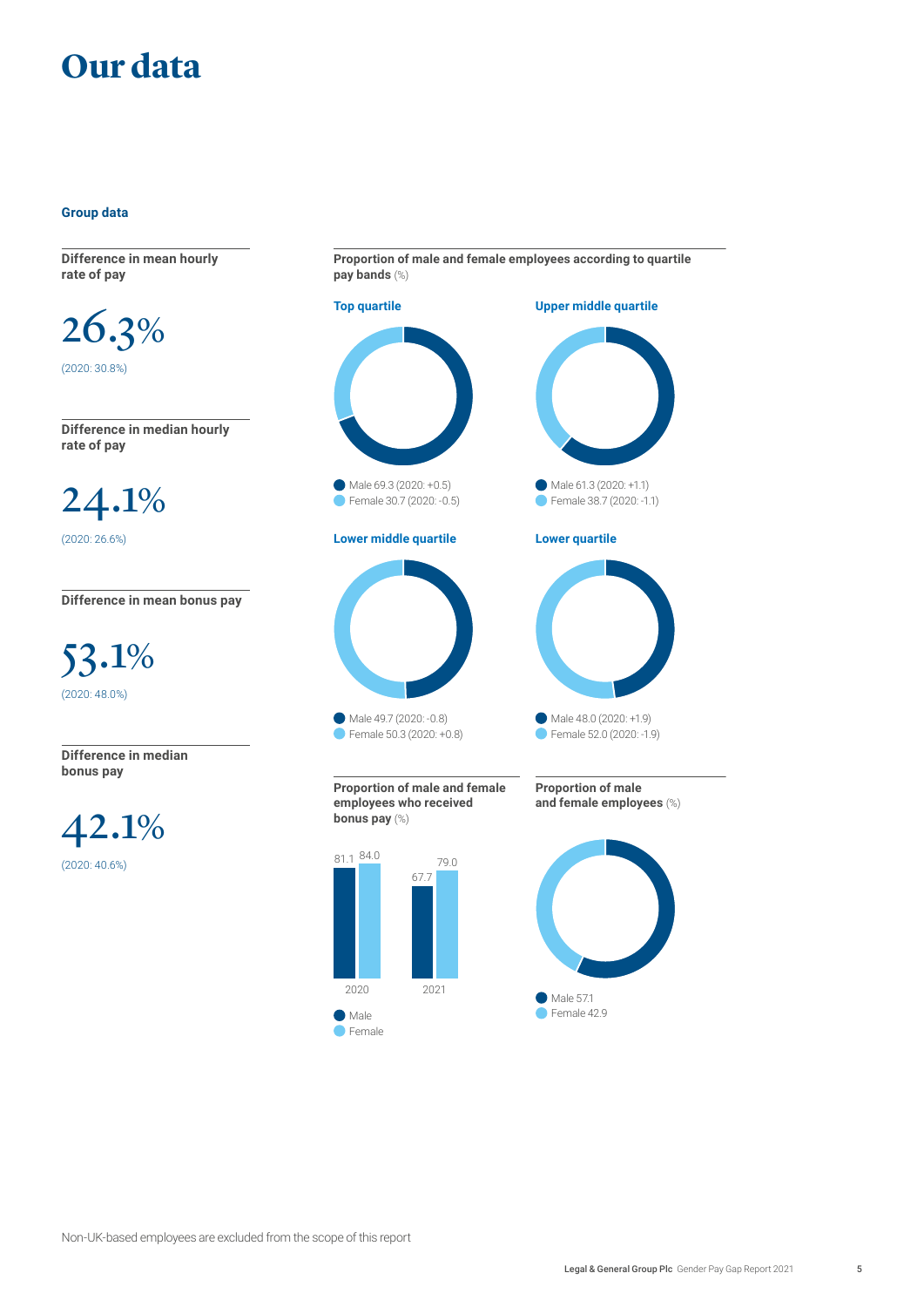#### **Legal & General Resources** Headcount: 5,512

**Difference in mean hourly rate of pay**

20.5% (2020: 25.6%)

**Difference in median hourly rate of pay**

23.7% (2020: 25.6%)

**Difference in mean bonus pay**

42.1% (2020: 47.3%)

**Difference in median bonus pay**

37.8% (2020: 35.3%)

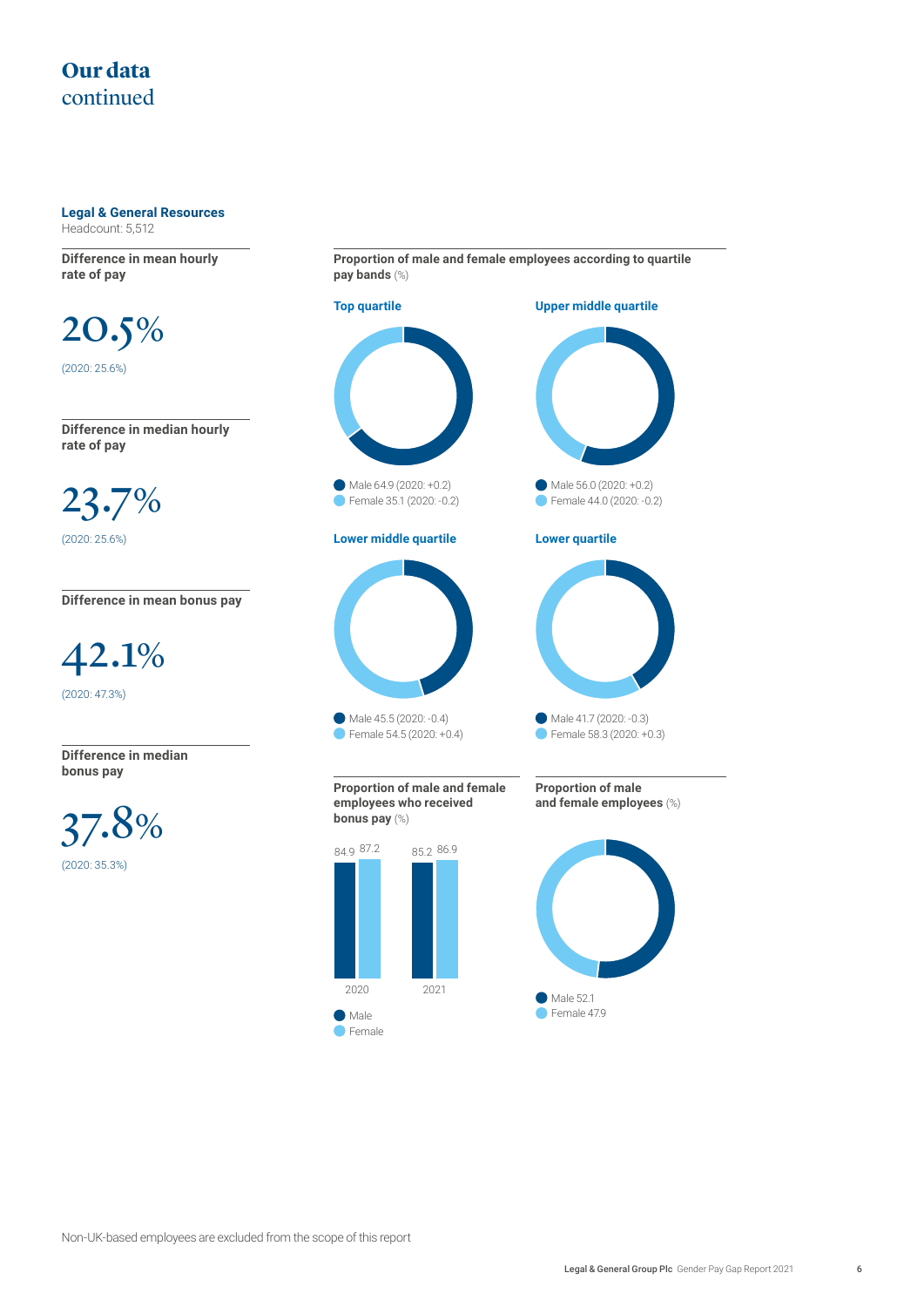**LGIM**  Headcount: 1,664

**Difference in mean hourly rate of pay**

16.8% (2020: 15.5%)

**Difference in median hourly rate of pay**

16.5% (2020: 18.8%)

**Difference in mean bonus pay**

44.7% (2020: 40.4%)

**Difference in median bonus pay**

42.5% (2020: 48.4%)



Non-UK-based employees are excluded from the scope of this report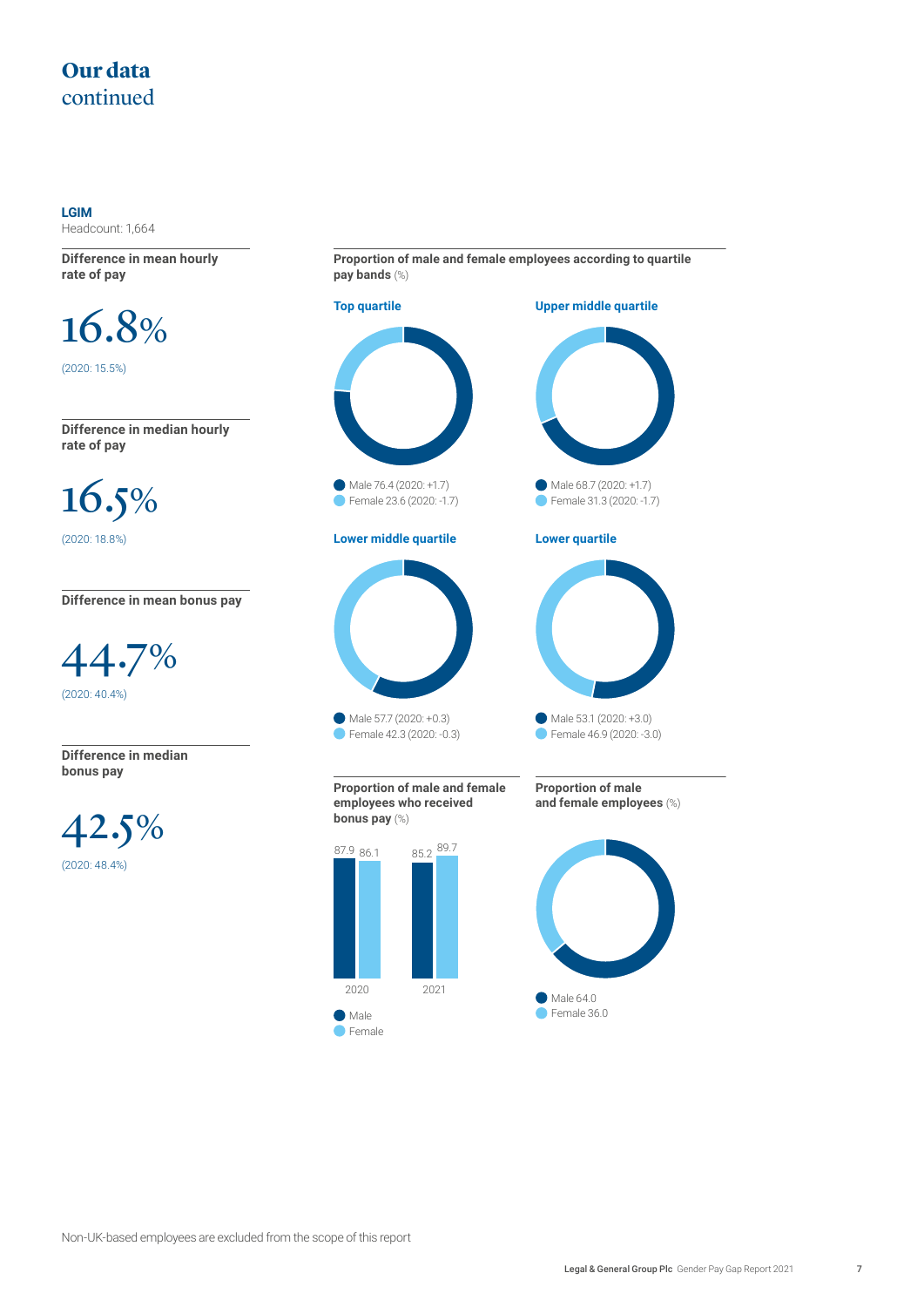**Legal & General Homes**

Headcount: 415

**Difference in mean hourly rate of pay**



**Difference in median hourly rate of pay**



**Difference in mean bonus pay**

$$
-2.2\%
$$

**Difference in median bonus pay**



For the first time, we are reporting gender pay gap data for the Legal & General Homes entity, which employs individuals connected with our housebuilding businesses.

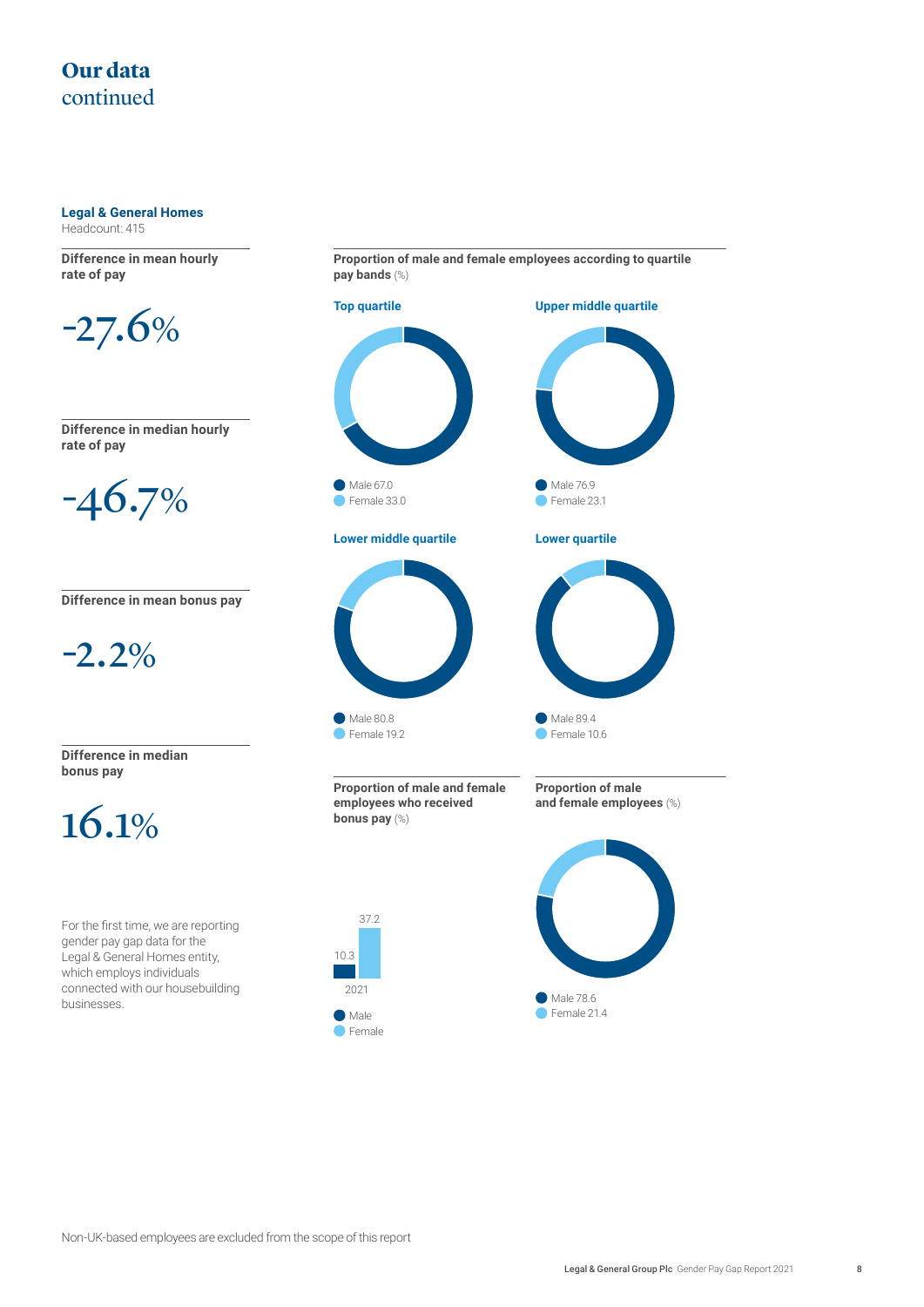#### **CALA Homes**

Headcount: 1,114

**Difference in mean hourly rate of pay**

19.4% (2020: 24.5%)

**Difference in median hourly rate of pay**

18.7% (2020: 23.1%)

**Difference in mean bonus pay**

4.8% (2020: 16.9%)

**Difference in median bonus pay**

3.4% (2020: 27.4%)

Please see over the page for a separate commentary on CALA data.



**Proportion of male and female employees according to quartile** 

**•** Female